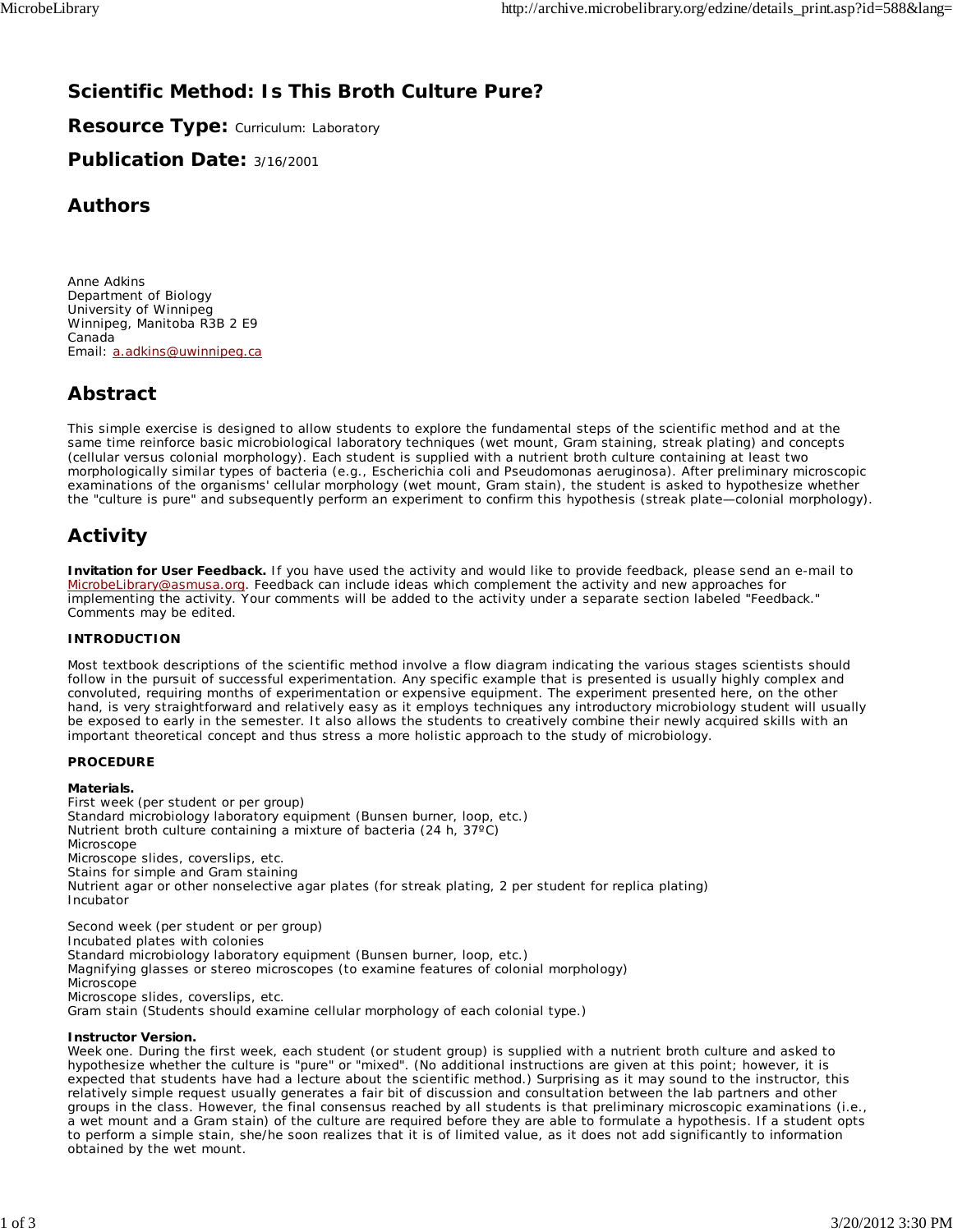Note: In order to make this exercise more challenging, I purposely select a mixed culture of two organisms with a similar cellular morphology (e.g., a slow and a rapid motile rod or a motile and a nonmotile rod), but with a distinctly different colonial morphology on a nonselective culture medium (nutrient agar or Trypticase soy agar). The difference in motility forces the student to differentiate between "true motility" and "Brownian movement". If the instructor wishes to use three bacteria, I suggest that one of them be of distinctly different morphology, otherwise the exercise becomes pretty difficult.

Based on his/her interpretation of the microscopic observations, the student formulates a hypothesis, then decides on the necessary experiment(s) he/she can use to test this hypothesis. Although there are several procedures available, most students opt to prepare a streak plate in order to obtain isolated colonies and thus the best results to either support or disprove their hypothesis. Students decide how the plates should be incubated (e.g., aerobically or anaerobically, 20ºC or 37ºC). This last step, however, depends on how much basic technique they have been exposed to prior to the experiment.

*Week two*. During the second week, students examine their plates to determine whether the results support the original hypothesis or a new hypothesis is needed. They then write a short report summarizing the exercise.

Although this exercise may appear rather simplistic to the experienced instructor, it is an excellent way to:

- illustrate basic concepts of the scientific method,
- reinforce basic microbiological laboratory techniques and concepts,
- $\bullet$ stress a holistic approach to microbiology (e.g., relationship between cellular and colonial morphology),
- $\bullet$ promote critical thinking, and
- encourage collaboration and discussion.

**Safety Issues.** None

#### **SUPPLEMENTARY MATERIALS**

#### **Additional Hints and Tricks**

1. This activity is designed to be taught at the early stages of an introductory microbiology course after students have learned:

- aseptic technique,
- **•** streak plating and colonial morphology,
- parts and functions of a microscope,
- preparation of wet mounts and cellular morphology, and
- preparation of heat-fixed smears and Gram staining.

The student should thus be able to identify morphological differences between individual cells and discrete colonies.

2. Several combinations of bacteria work well at this stage. Use a 24- to 48-hour nutrient broth culture (37ºC) containing any of the following combinations as the "unknown mix" and nutrient agar or Tryticase soy agar for streak plating.

| Ratio of organisms in unknown mixture                    | Incubation temp<br>(°C) | Streak plate results                                                     |
|----------------------------------------------------------|-------------------------|--------------------------------------------------------------------------|
| Serratia marcescens-1 part<br>Escherichia coli-1 part    | 25                      | S. marcescens-pink colonies<br>E. coli-creamy-colored colonies           |
| Serratia marcescens-1 part<br>Micrococcus luteus-3 parts | 37                      | S. marcescens-cream-colored colonies<br>M. luteus-bright yellow colonies |
| Escherichia coli-1 part<br>Micrococcus luteus-10 parts   | 37                      | E. coli-creamy-colored colonies<br>M. luteus-bright yellow colonies      |

3. The degree of difficulty of this exercise depends upon the specific organisms and the combination of organisms used. For example, a mixture of *E. coli* and *S. marcescens* is more challenging than a mixture of *E. coli* and *P. aeruginosa*, not only because of their similar cellular morphology but also because of their similar colonial morphology, especially if the student selects 37ºC as the incubation temperature. Note: if the incubation temperature is lowered to 25ºC, colonies of *S. marcescens* will demonstrate a distinctive pink coloration whereas *E. coli* does not, so the two colonial types can be clearly differentiated.

4. I have occasionally provided students with a pure culture of a motile rod (e.g., *Pseudomonas aeruginosa*); since not all of the cells are always in motion, motility becomes only one criterion the student can use to base her/his decision on. Also, when Gram stained, *P. aeruginosa* has a tendency to have a "beaded" appearance, which many students will identify as "chains of cocci".

To assay motility, inoculate motility agar (semisolid 0.4% nutrient agar in tubes) by stabbing the inoculating needle approximately three-quarters of its depth. Incubate for 48 hours and look for growth. Motile organism growth will be a turbid region extending from the stab while nonmotile bacteria growth will only be along the stab line. Positive control: *Proteus vulgaris*. Negative control: *Staph. epidermidis.*

5. Although I have used gram-negative rods to illustrate the procedures of this exercise, there is no reason why gram-positive rods or cocci could not be used. For example, a mixture of *Staphylococcus aureus* and *S. epidermidis* would be equally challenging. The beauty of this experiment is that it allows the instructor's imagination to run wild.

6. For the more advanced student who has knowledge of selective and/or differential culture media, the instructor might want to try the following combinations of organisms or media.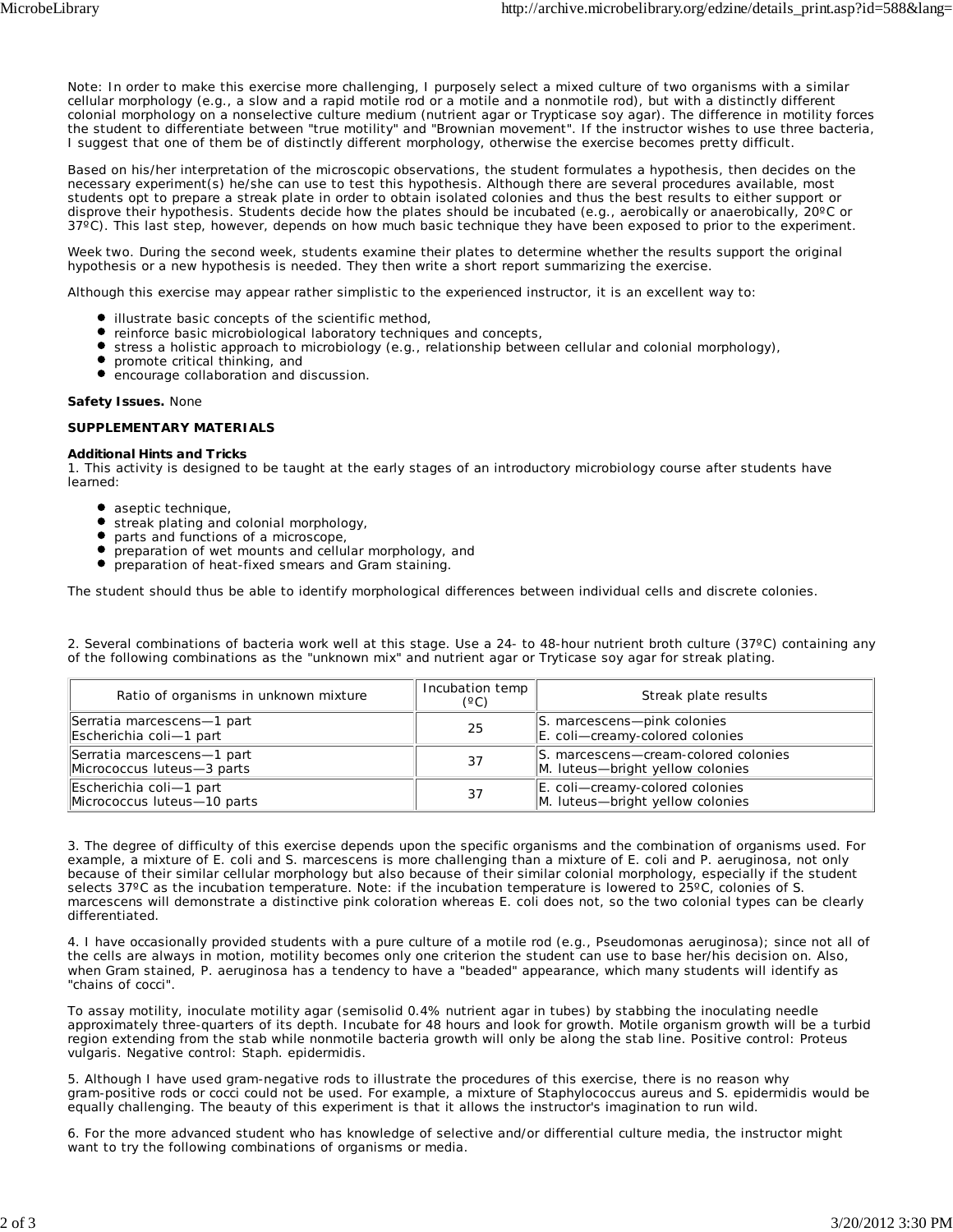| Organisms      | Culture medium                                  | Ratio | Colonial morphology                                    |
|----------------|-------------------------------------------------|-------|--------------------------------------------------------|
| S. aureus      | manitol salt agar                               | 1:1   | Yellow colonies, medium changes to yellow              |
| S. epidermidis |                                                 |       | Whitish colonies, no change to medium                  |
| E. coli        |                                                 |       | Deep red or fuchsia colonies, white halo around colony |
| E. aerogenes   | MacConkey agar                                  | 1:1   | Deep red or fuchsia colonies, no halo                  |
| E. coli        |                                                 |       | Deep red or fuchsia colonies, white halo around colony |
| P. aeruginosa  | MacConkey agar                                  | 1:1   | Greyish or white colonies                              |
| E. coli        | Endo agar or eosin-methylene<br>blue (EMB) agar | 1:1   | Deep red or fuchsia colonies with a metallic sheen     |
| E. aerogenes   |                                                 |       | Deep red or fuchsia colonies, no sheen                 |

7. No matter what organisms are used, the exercise results in a lot of constructive discussion and interactions between student partners or groups and the instructor.

#### **Sample Application**

Most of the instructions for this exercise have been described in the procedure. In order to proceed with this exercise, the students should be familiar with the various laboratory techniques and with the concepts and steps of the scientific method.

The instructions students receive are as follows:

"Using the steps as defined by the scientific method, determine if the supplied nutrient broth culture is pure or mixed."

Below is a brief (unamended) report as submitted by one of my former microbiology students which clearly illustrates that this simple exercise has helped to put the various steps of the scientific method into perspective. Student Report

#### **User Feedback**

"I used the 'Is this broth pure?' exercise in lab earlier this semester. It went very well. The students like the fact that they were using the skills they had aquired to answer a question. I liked the fact that they were involved in using the scientific method with a microbiological question. It also saved me a ton of time to have the idea developed and ready to go. The tips on what combinations of microbes to use were particularly helpful. Thanks!"

- Beverly J. Brown, Nazareth College of Rochester, Biology Department, Rochester, NY